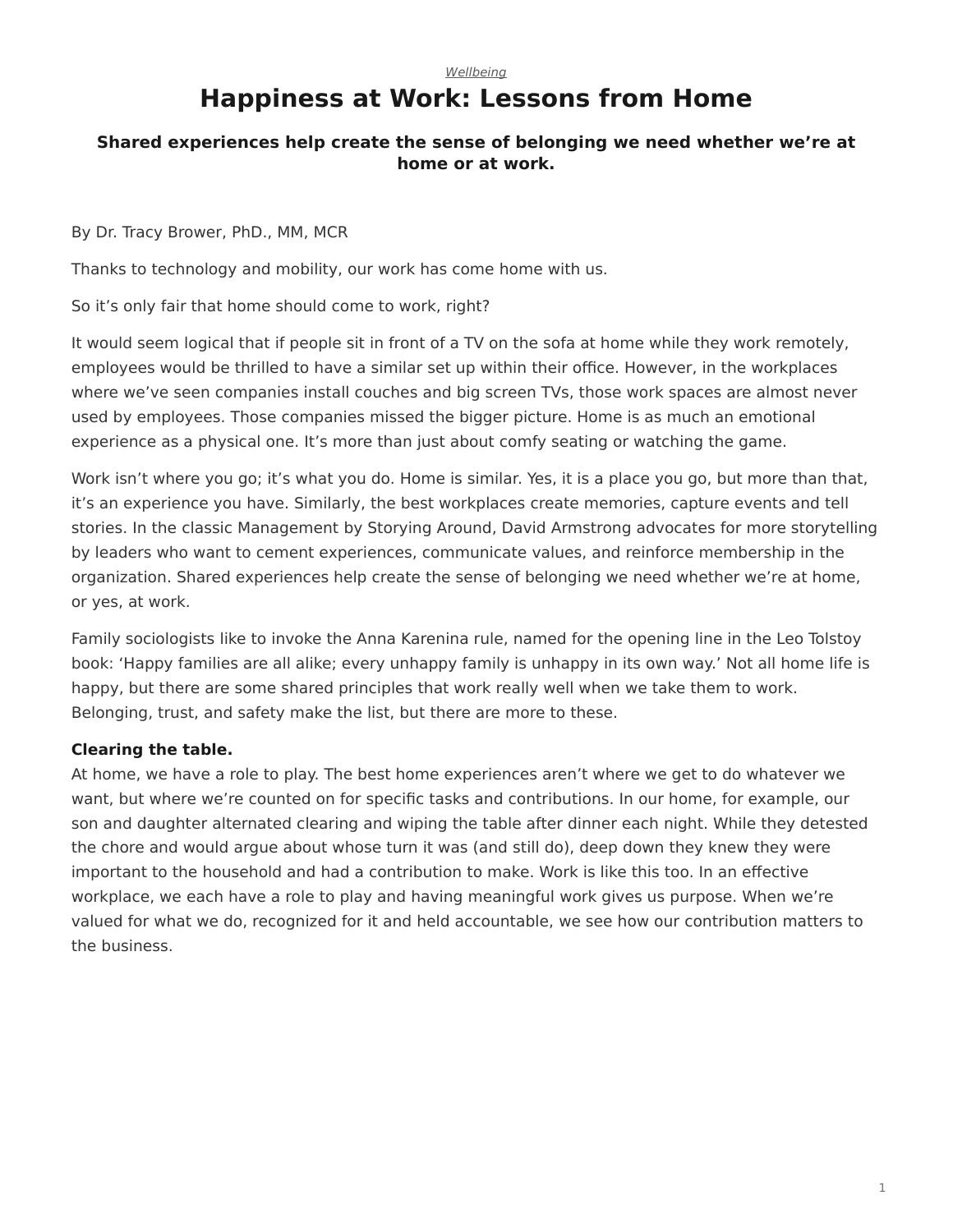### **No dirty socks.**

I've always thought if we're not driving our kids a bit crazy, we're probably not doing our jobs as parents. We ensure they rinse their cereal bowl before putting it in the dishwasher and don't allow them to leave their dirty socks laying around. The best home life allows us to truly relax and just be ourselves, but it also holds us accountable. Work should be like this too. A culture is defined by the worst behavior it is willing to tolerate, and a workplace where we're held accountable for what we do and how we do it is one where performance and people get the payoff.

We once worked with a client who believed there were brilliant 'people-people' – those good at building trust and teams, and there were brilliant technicians with pedigree and stellar resumes — who also happened to be jerks. The brilliant technicians weren't held accountable for how they approached other people. The environment quickly turned toxic. As they built their way to a more constructive culture, it was important that all employees were held accountable for how they treated others and how they achieved results. No one was allowed to leave their dirty socks around for others to pick up.

#### **Teenagers and toddlers.**

.

They say the times when home happiness declines are during the toddler and teenage years. That's because these are the years children test limits and push boundaries most significantly. While challenging, these are also the times when humans are growing most into themselves, finding their voices, and exercising autonomy. These are the things that make for healthy adults – and as it turns out, healthy workplaces

Putting home into work involves giving people more choice and control. In Steelcase's global study on engagement ([Engagement and the Global Workplace](https://www.steelcase.com/steelcase-global-report/)), we found highly engaged people also tended to have more choice and control in their work experiences. Workplaces that offer choice in where people work, when they work, and how they work (what they work on) have the right idea. They are places where people get to be grown-ups and make meaningful contributions.

#### **Being appreciated in spite of it all.**

Perhaps most of all, at home we're able to just be ourselves. It's a place where people know us well, and beyond liking us because they know us, they like us in spite of what they know about us – warts and all. The best workplaces are like this too. Employees at one company we worked with said they felt like they had to 'put on their armor' when they walked in the door. This is antithetical to a great experience. Creating the emotional experience of home at work means people feel safe to truly be themselves and they can trust others to hold them in positive regard.

Our daughter's university rowing coach likes to say to her perfectionist crew, 'You will never be perfect, you will have to settle for being excellent.' This is the idea. Work doesn't allow us to be complacent. It spurs us to be better and to stretch and develop. When we bring home to work, we are able to bring our best selves and our fullest selves to work. In turn, the workplace brings out our best and pushes us to be better.